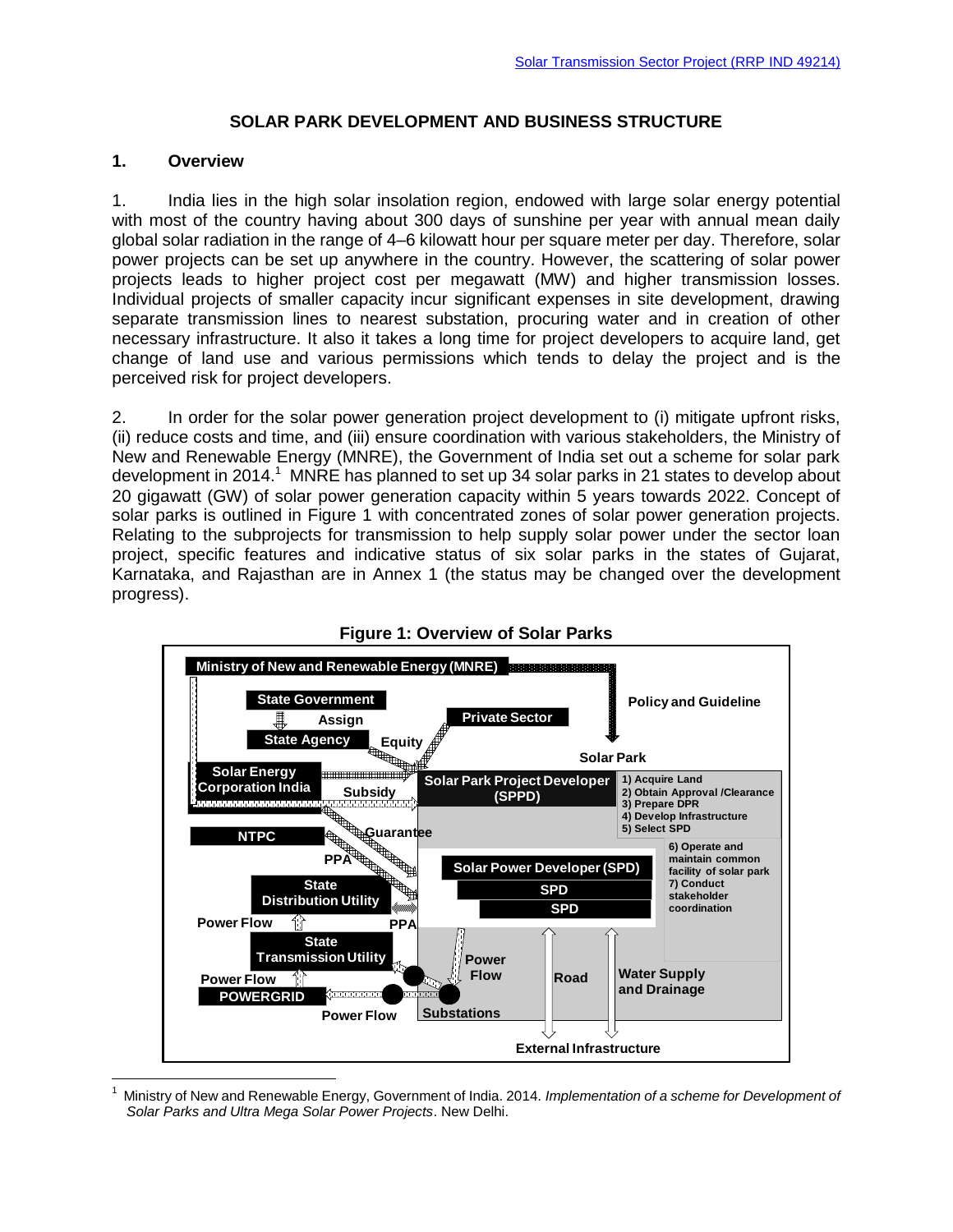3. The prototypes of the solar park scheme were demonstrated by the Charanka Solar Park commissioned in Gujarat, and Bhadla Solar Park in Rajasthan, both of which the Asian Development Bank supported to develop with provision of common facilities and evacuation transmission lines. The Government of India recognizes the two solar parks as a relevant instrument for the rapid development of solar power projects in India. These solar parks have obtained their initial impetus from the Jawaharlal Nehru National Solar Mission (JNNSM), which provided the policy framework and roadmap for solar power development in the country. JNNSM allows solar project developers to have power purchase agreements with the National Thermal Power Corporation (NTPC) and Solar Energy Corporation India (SECI) to mitigate off-take risks.

4. The Charanka Solar Park commissioned in 2012 in Gujarat is a showcase envisioned as a pioneering first-of-its-kind large scale solar park in India with clear land and transmission connectivity. The project was set up in fully developed land along with transmission facilities and therefore it was promoted at rapid pace. The solar park has a capacity of 590 MW, out of which 224 MW has already been commissioned by 20 solar power developers (investors).

5. The solar parks in Gujarat and Rajasthan not only enable the states to meet their policy targets for solar power and renewable purchase obligations, they also contribute towards the national targets put in place by the JNNSM. In addition, the clean power generated by these solar projects will help the government play a role for reducing India's carbon footprint, promote high end technical investments and empower local communities. MNRE, through this scheme decided to target the development of similar solar parks across India.

6. The MNRE's scheme requires state governments to designate solar park project developers (SPPDs) as implementing agencies to lease suitable developed land to solar power developers (SPDs) as investors, based on SPPDs' support for government clearances, transmission evacuation system, water access, road connectivity, communication network, and other common facilities. MNRE provided capital subsidies through SECI to SPPDs in order to further bring down investment costs to SPDs and ultimately resultant solar power purchase tariffs. 2

# **2. Roles of State Government**

7. The state governments are mandated to identify the land for setting up solar parks unless SPPDs have their own land. The state governments are encouraged to utilize government waste and non-agricultural land to avoid private land acquisition, minimize safeguard issues, and thus, speed up development process. The price of the land is to be kept as low as possible to attract SPDs and therefore, the site should be selected in such a manner that inexpensive and large scale land can be made available.

8. All infrastructural requirements outside the solar parks, e.g., (i) connection of roads, (ii) provision of water supply, and (iii) provision for electricity will be the sole responsibility of the state governments or SPPDs.

 $\overline{a}$ 2 Solar project auctions for the solar parks at Gani-Sakunala in Andhra Pradesh and Bhadla Phase II in Rajasthan yielded successful low bid tariffs of 4.63 ₹/kWh and 4.34 ₹/kWh, respectively.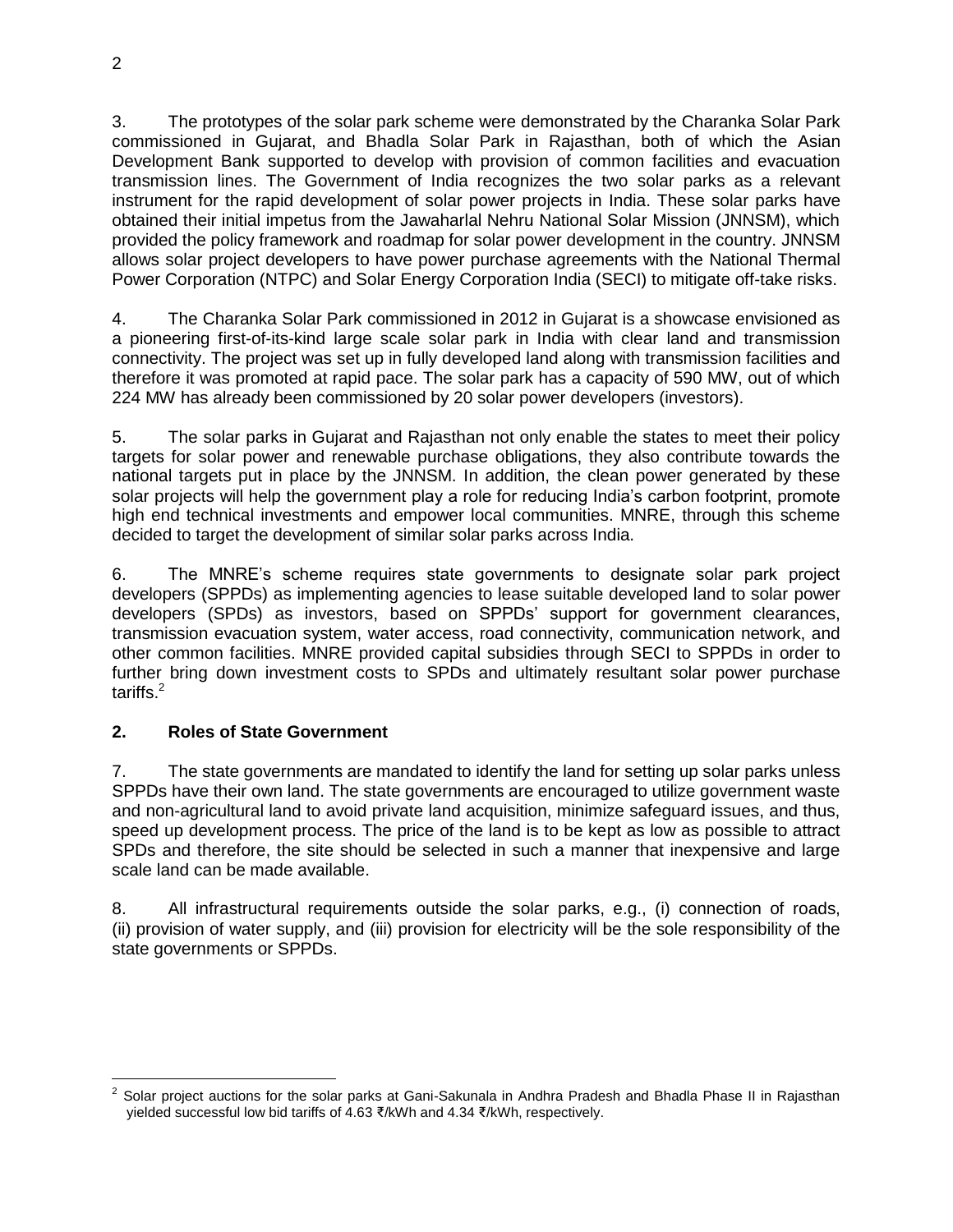## **3. Roles of SPPD**

9. SPPDs are the implementing agencies on behalf of state governments, that will develop and operate each solar park, and conduct stakeholder coordination. The roles of SPPDs are, among others, to (i) acquire, clean, and level land; (ii) obtain land related clearances; (iii) construct and maintain (a) approach road to each solar plant inside the park, (b) water supply and drainage system, and (c) internal power evacuation system; and (iv) arrange connection of internal system to the power grid system, i.e., intra state transmission system or state transmission networks.

10. SPPDs are also mandated to develop and manage coordination mechanism with SPDs in the solar parks, SECI, transmission utilities, and other relevant agencies.

11. In Karnataka and Rajasthan, SPPDs are joint ventures of the state owned renewable energy development agencies with the private developers or SECI while in Gujarat, the Gujarat Power Corporation Limited, the state owned utility is SPPD.

## **4. Roles of SPD**

12. By renting a land and receiving services from SPPDs with affordable prices, SPDs can invest solar panels and facilities, generate solar power in the parks and sell it to central utilities (e.g., NTPC), state distribution utilities, third parties, and/or captive users, through power purchase agreements. The tariffs for the sale of solar power can be either (i) regulated prices set by the Central Electricity Regulatory Commission, or state electricity regulatory commissions; or (ii) determined prices through bidding processes. The SPD investment opportunities can come up under any central or state government schemes with their solar park projects.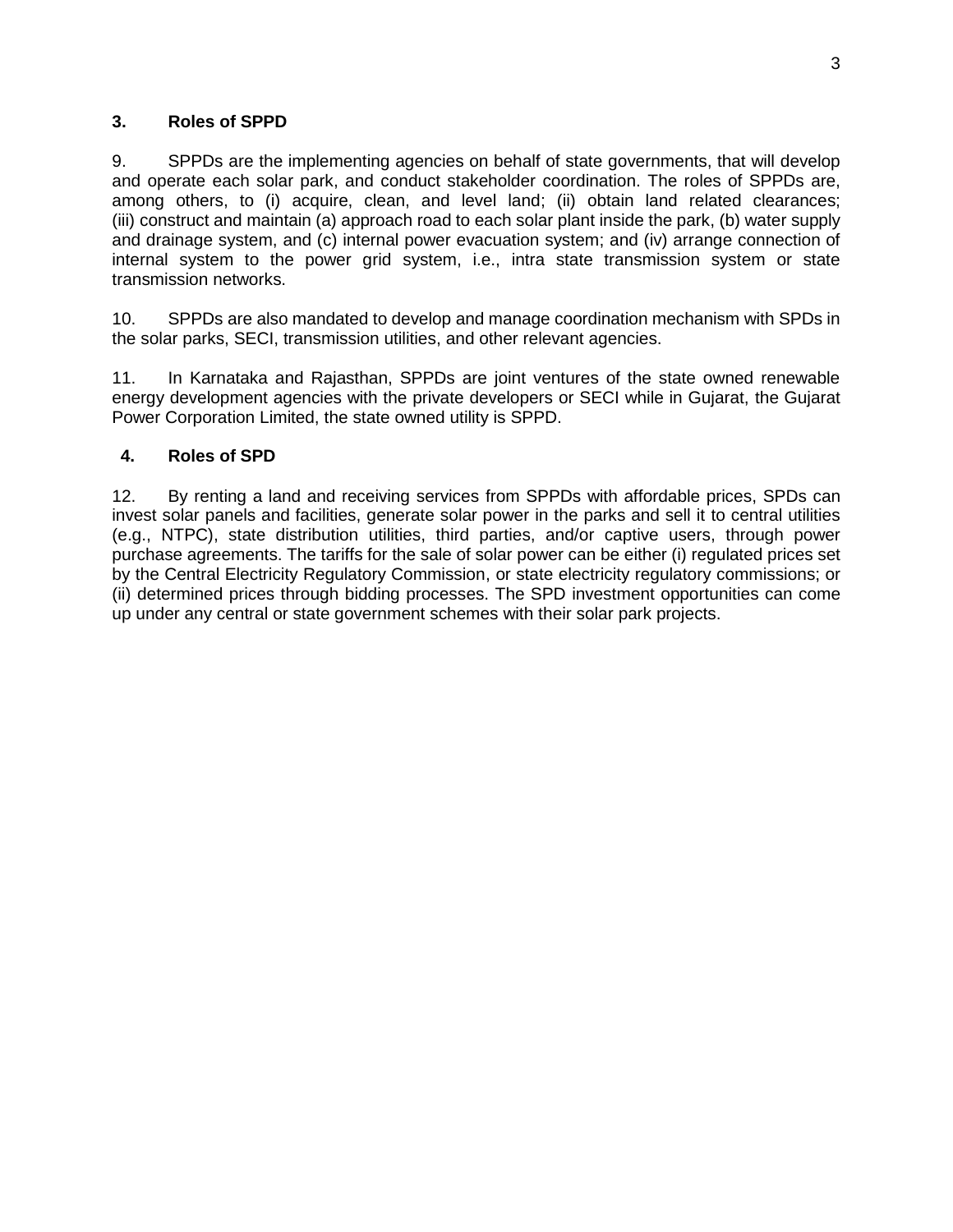| 1.                               | Banaskantha Solar Park (Gujarat)                                                                                                                                                                |  |  |  |  |
|----------------------------------|-------------------------------------------------------------------------------------------------------------------------------------------------------------------------------------------------|--|--|--|--|
| Name of SPPD                     | <b>Gujarat Power Corporation Limited (GPCL)</b>                                                                                                                                                 |  |  |  |  |
| Nature of SPPD                   | State Own Enterprise                                                                                                                                                                            |  |  |  |  |
| Land size                        | 1,400 ha<br><b>Expected Generation Capacity</b><br>700 MW (1,226 MUs)                                                                                                                           |  |  |  |  |
| Relevance to ADB                 | Transmission subproject to help power supply of 700 MW.                                                                                                                                         |  |  |  |  |
| subproject                       |                                                                                                                                                                                                 |  |  |  |  |
| Location                         | Radhanesda, Vav Tehsil, District Banaskantha, Gujarat                                                                                                                                           |  |  |  |  |
| Land                             | Location of the land is near Radhanesda, Vav Tehsil, District Banaskantha, Gujarat. The entire                                                                                                  |  |  |  |  |
|                                  | land is government land and the possession of this land has been handed over to GPCL. The                                                                                                       |  |  |  |  |
|                                  | entire land is barren, saline and low lying land and has been chosen by using satellite imagery.<br>The measurement process in going on and the final demarcation of the land will be completed |  |  |  |  |
|                                  | after this process is over.                                                                                                                                                                     |  |  |  |  |
| Approval and                     | Presently there is no requirement of any clearances as the land is entirely barren.                                                                                                             |  |  |  |  |
| clearance                        |                                                                                                                                                                                                 |  |  |  |  |
| <b>SPD</b>                       | The process of identification of SPD is in process. However, the National Thermal Power                                                                                                         |  |  |  |  |
|                                  | Corporation may be the single developer for the project.                                                                                                                                        |  |  |  |  |
| PPA by SPD                       | The Government of Gujarat has principally agreed to purchase around 20% of the power<br>generated from the project in line with the policy.                                                     |  |  |  |  |
| Payment by SPD to                | GPCL has presently not finalized the model for recovery of the investments; however it can                                                                                                      |  |  |  |  |
| <b>SPPD</b>                      | include options like upfront recovery of investment cost from the SPDs.                                                                                                                         |  |  |  |  |
| Solar park                       | The project development is in the initial phase and common infrastructure is expected to be                                                                                                     |  |  |  |  |
| development                      | developed by December 2017. It is expected to be commissioned by 2019.                                                                                                                          |  |  |  |  |
| schedule                         |                                                                                                                                                                                                 |  |  |  |  |
| 2.                               | Tumkur (Pavagada) Solar park (Karnartaka)                                                                                                                                                       |  |  |  |  |
| Name of SPPD                     | Karnataka Solar Power Development Corporation Limited (KSPDCL) - joint venture of SECI                                                                                                          |  |  |  |  |
|                                  | and Karnataka Renewable Energy Development Limited (KREDL)                                                                                                                                      |  |  |  |  |
| Nature of SPPD                   | <b>State Own Enterprises</b>                                                                                                                                                                    |  |  |  |  |
| Land size                        | 4.400 ha<br><b>Expected Generation Capacity</b><br>2,000 MW (3,328 MUs)                                                                                                                         |  |  |  |  |
| Relevance to ADB<br>subproject   | Transmission subproject to help power supply of 1,000 MW out of 2,000 MW.                                                                                                                       |  |  |  |  |
| Location                         | Pavagada, Tumkur, Karnataka                                                                                                                                                                     |  |  |  |  |
| Land                             | 4,400 ha of land is identified and acquired by SPPD. The site is essentially barren land and                                                                                                    |  |  |  |  |
|                                  | comprises scattered vegetation mainly scrubs of dry agro area. The site is free of habitation.                                                                                                  |  |  |  |  |
|                                  | The land belongs to farmers and landlords. Land lease period has been fixed at 25-30 years.                                                                                                     |  |  |  |  |
|                                  | Land is fairly flat and requires little bit of levelling and grading. Most of the land is stable and                                                                                            |  |  |  |  |
|                                  | there is no loose soil on top surface.                                                                                                                                                          |  |  |  |  |
| Approval and                     | Approvals and clearances required are listed below:                                                                                                                                             |  |  |  |  |
| clearance                        | • Under Section 68 and Section 164 of Electricity Act, government approval is required for                                                                                                      |  |  |  |  |
|                                  | laying transmission lines.<br>· Forest no objection certificate has been obtained.                                                                                                              |  |  |  |  |
|                                  | . Consent to establish from State Pollution Control Board.                                                                                                                                      |  |  |  |  |
| <b>SPD</b>                       | Private Developers, the National Thermal Power Corporation (NTPC), and KREDL                                                                                                                    |  |  |  |  |
| PPA by SPD                       | It is proposed that the government of Karnataka will purchase 600 MW through Jawarhalal                                                                                                         |  |  |  |  |
|                                  | Nehru National Solar Mission (JNNSM) route. Of this, 500 MW capacity is already decided and                                                                                                     |  |  |  |  |
|                                  | awarded through competitive bidding. The government of Karnataka will also purchase 1,000                                                                                                       |  |  |  |  |
|                                  | MW to be developed by NTPC, through direct purchase power agreement (PPA). The balance                                                                                                          |  |  |  |  |
|                                  | of 400 MW is for sale to the neighboring states. Of the 400 MW, SECI will develop 200 MW                                                                                                        |  |  |  |  |
|                                  | and another 200 MW will be developed by KREDL.                                                                                                                                                  |  |  |  |  |
| Payment by SPD to<br><b>SPPD</b> | SPDs need to pay following charges to SPPD:<br>• One time development charges: ₹2.727 million/MW                                                                                                |  |  |  |  |
|                                  | • Annual operations and maintenance charges: ₹0.265 million/MW (Escalated at 5% every                                                                                                           |  |  |  |  |
|                                  | year)                                                                                                                                                                                           |  |  |  |  |
|                                  | • Annual land lease rent per MW: $\text{\textsterling}0.120$ million (5 acres/MW will be allotted to SPD) (with 5%                                                                              |  |  |  |  |
|                                  | escalation once in every 2 years)                                                                                                                                                               |  |  |  |  |
|                                  | • Local area development fund: ₹5 lakh/MW in 5 equal installments at ₹0.1 million/MW/year                                                                                                       |  |  |  |  |
|                                  | after the commission of the date for 5 years, assuming the project cost as ₹50 million/MW                                                                                                       |  |  |  |  |
|                                  | • Non-refundable facilitation fee: $\overline{3}0.01$ million/MW as per the government of Karnataka solar<br>policy.                                                                            |  |  |  |  |
| <b>Additional features</b>       | Tumkur (Pavagada) Solar Park would provide additional facilities e.g.,<br>housing,<br>medical                                                                                                   |  |  |  |  |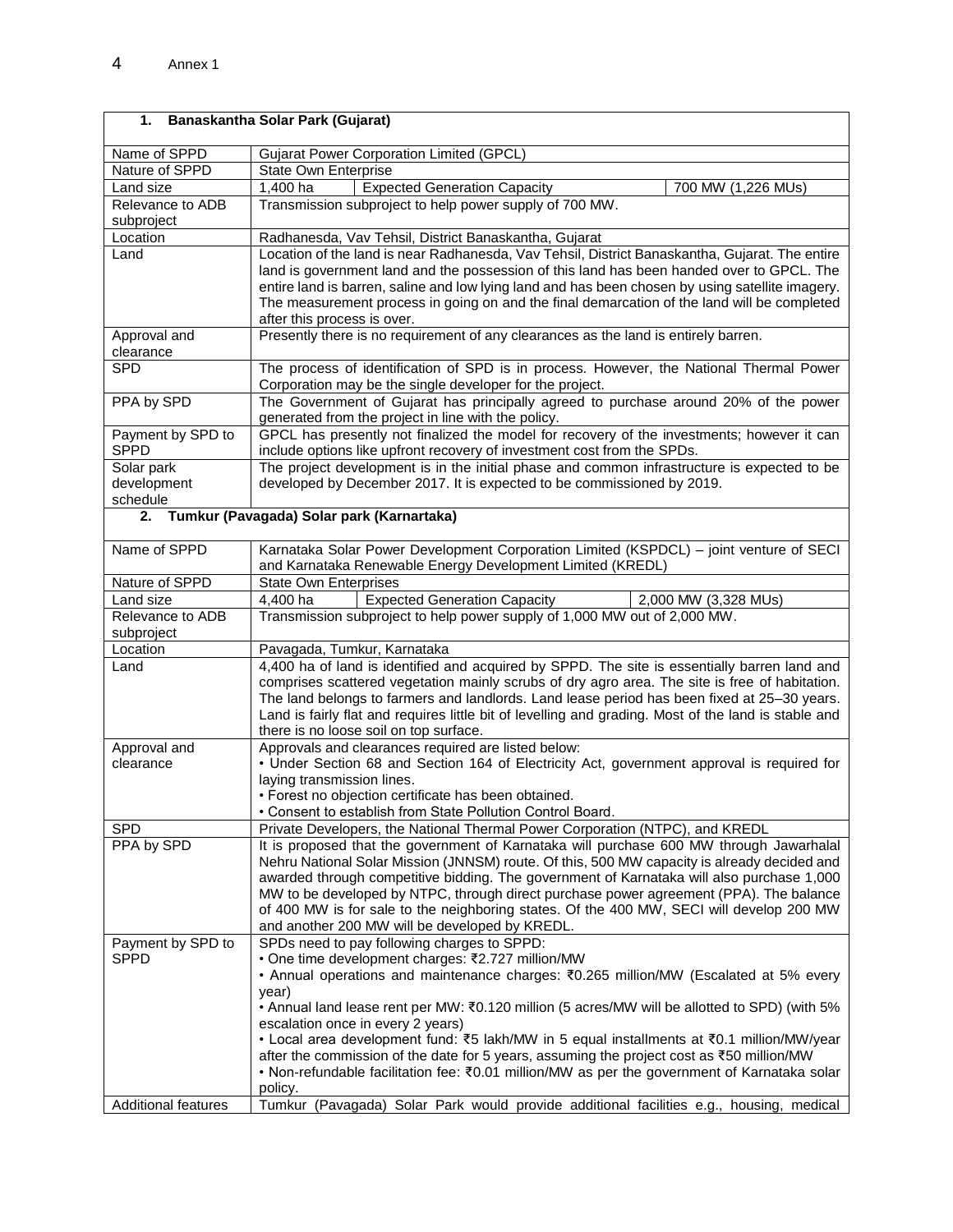| and value added<br>services | facilities, basic operations and maintenance of the park and value added services e.g., rain<br>water harvesting, solarification of the hospitals, street lighting and computer facilities in the<br>school. The solar park would also contain a training center which would provide vocational<br>training on security and computer systems. |
|-----------------------------|-----------------------------------------------------------------------------------------------------------------------------------------------------------------------------------------------------------------------------------------------------------------------------------------------------------------------------------------------|
| Solar park                  | KSPDCL has initiated the tendering process for establishing 220/33kV stations on a turnkey                                                                                                                                                                                                                                                    |
| development                 | basis. Solar power developers of 500 MW have been awarded. The entire park is expected to                                                                                                                                                                                                                                                     |
| schedule                    | be commissioned by 2019.                                                                                                                                                                                                                                                                                                                      |
|                             |                                                                                                                                                                                                                                                                                                                                               |

#### **3. Essel Saurya 750 MW (Rajasthan)**

| Name of SPPD        | M/s Essel Sauraya Urja Company of Rajasthan Limited                                                      |  |  |  |  |
|---------------------|----------------------------------------------------------------------------------------------------------|--|--|--|--|
| Nature of SPPD      | Joint venture between Essel Infra Projects Limited and Government of Rajasthan                           |  |  |  |  |
| Land Size           | <b>Expected Generation Capacity</b><br>750 MW (1,248 MUs)<br>1.643 ha                                    |  |  |  |  |
| Relevance to ADB    | Transmission subproject to help power supply of 750 MW.                                                  |  |  |  |  |
| subproject          |                                                                                                          |  |  |  |  |
| Location            | (450 MW) Teshil Phalodi Dist. Jodhpur and (300 MW) Pokharan Dist. Jaisalmer, Rajasthan                   |  |  |  |  |
| Land                | Public land (acquisition is under process).                                                              |  |  |  |  |
| Approval and        | Pre-allotment approvals such as forest clearance, national park clearance, mining clearance,             |  |  |  |  |
| clearance           | revenue clearance obtained but post allotment clearance such as right-of-way is still to be<br>obtained. |  |  |  |  |
| <b>SPD</b>          | Partial by Essel Infra and partial allocation to private players (tentative approval is awaiting).       |  |  |  |  |
| PPA by SPD          | Project allocation is ongoing.                                                                           |  |  |  |  |
| Payment by SPD to   | The scheme is being developed.                                                                           |  |  |  |  |
| <b>SPPD</b>         |                                                                                                          |  |  |  |  |
| Additional features | Provisions for operations and maintenance, panel cleaning, and commercial complex offices.               |  |  |  |  |
| and value added     | Provision for residential complex may be provided but subject to the approval.                           |  |  |  |  |
| services            |                                                                                                          |  |  |  |  |
| Solar park          | Original completion date was June 2017, but the commissioning schedule is dependent on                   |  |  |  |  |
| development         | finalization of evacuation system. It is expected that the park will be commissioned within six          |  |  |  |  |
| schedule            | months of the finalization of the evacuation system. It is expected to be commissioned by                |  |  |  |  |
|                     | 2019.                                                                                                    |  |  |  |  |

#### **4. Adani 500 MW- Bhadla Phase IV (Rajasthan)**

Relevance to ADB

subproject

| Name of SPPD                 | M/S Adani Renewable Energy Park Rajasthan Limited (AREPRL)                                |                                                                                 |                      |  |  |  |
|------------------------------|-------------------------------------------------------------------------------------------|---------------------------------------------------------------------------------|----------------------|--|--|--|
| Nature of SPPD               |                                                                                           | Joint venture of AREPRL and Government of Rajasthan                             |                      |  |  |  |
| Land size                    | $1.330$ ha                                                                                | <b>Expected Generation Capacity</b>                                             | 500 MW (832 MUs)     |  |  |  |
| Relevance to ADB             | Subproject to help power supply of 250 MW out of 500 MW.                                  |                                                                                 |                      |  |  |  |
| subproject                   |                                                                                           |                                                                                 |                      |  |  |  |
| Location                     | Bhadla Jodhpur, Rajasthan                                                                 |                                                                                 |                      |  |  |  |
| Land                         | Public land and is under possession. No major issues have been identified.                |                                                                                 |                      |  |  |  |
| Approval and                 | All pre-allotment clearances (forest, national park, mine, revenue clearances) and post   |                                                                                 |                      |  |  |  |
| clearance                    |                                                                                           | allotment clearances (right of way under 68/164 of EA 2003) have been obtained. |                      |  |  |  |
|                              |                                                                                           |                                                                                 |                      |  |  |  |
| <b>SPD</b>                   | Discussions with the Solar Energy Corporation if India and other central public sector    |                                                                                 |                      |  |  |  |
|                              | undertakings are on for allotment of projects.                                            |                                                                                 |                      |  |  |  |
| PPA by SPD                   | Project allocation is being prepared.                                                     |                                                                                 |                      |  |  |  |
| Payment by SPD to            | The scheme is being developed.                                                            |                                                                                 |                      |  |  |  |
| <b>SPPD</b>                  |                                                                                           |                                                                                 |                      |  |  |  |
| <b>Additional features</b>   | Operations and maintenance, panel cleaning, commercial complex, offices, conference hall, |                                                                                 |                      |  |  |  |
| and value added              | residential complex, etc. will be provided.                                               |                                                                                 |                      |  |  |  |
| services                     |                                                                                           |                                                                                 |                      |  |  |  |
| Solar park                   | Tenders for pooling station, internal transmission evacuation system and boundary wall    |                                                                                 |                      |  |  |  |
| development                  | awarded. Tenders for roads and water supply under process. It is expected to be           |                                                                                 |                      |  |  |  |
| schedule                     | commissioned by 2019.                                                                     |                                                                                 |                      |  |  |  |
| 5. Adani 1,500MW (Rajasthan) |                                                                                           |                                                                                 |                      |  |  |  |
|                              |                                                                                           |                                                                                 |                      |  |  |  |
| Name of SPPD                 | Adani Renewable Energy Park Rajasthan Limited (AREPRL)                                    |                                                                                 |                      |  |  |  |
| Nature of SPPD               | Joint venture of AREPRL and Government of Rajasthan                                       |                                                                                 |                      |  |  |  |
| Land size                    | 4.000 ha                                                                                  | <b>Expected Generation Capacity</b>                                             | 1,500 MW (2,496 MUs) |  |  |  |

Subproject to help power supply of 1,500 MW.